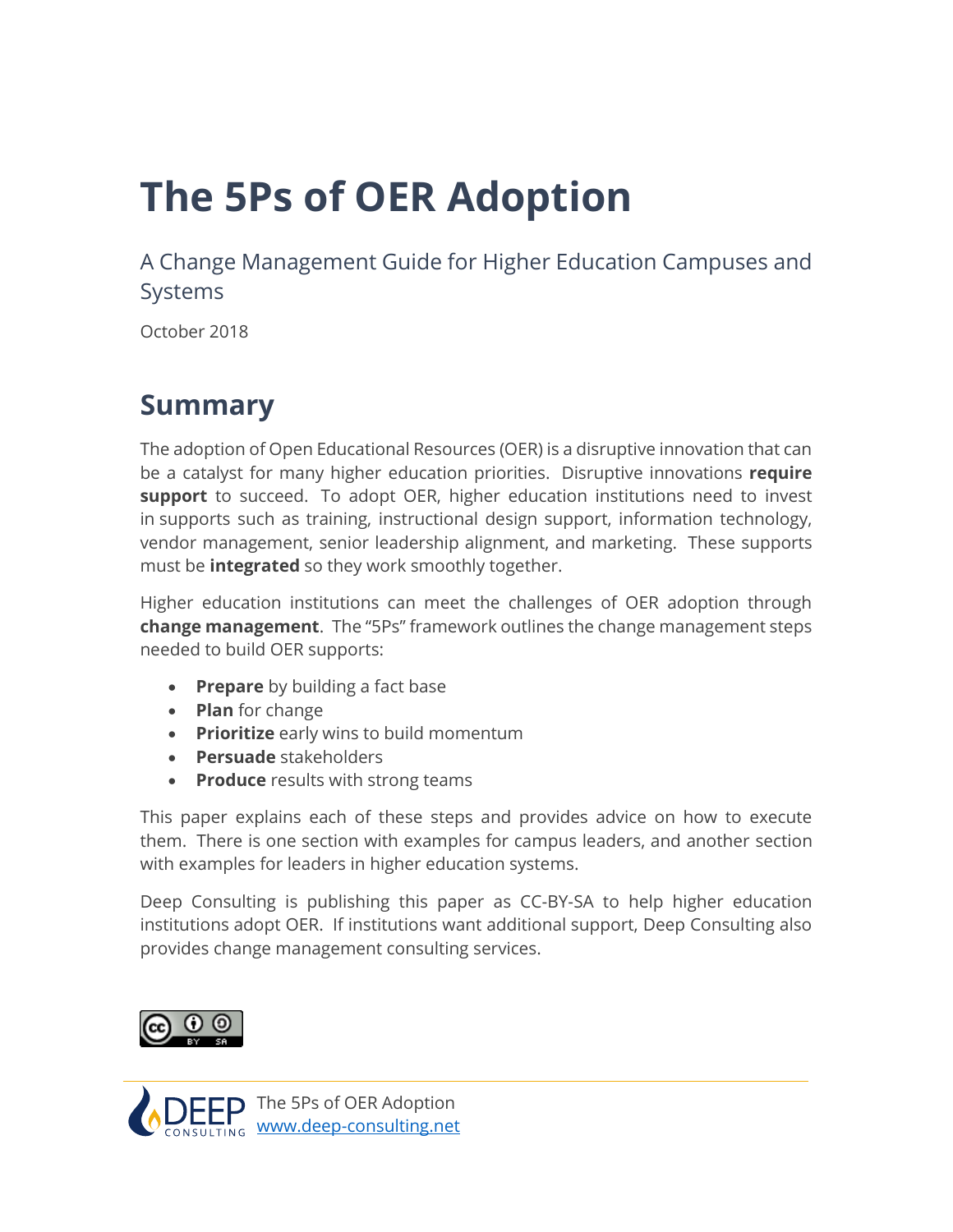# **I. Why OER Adoption Requires Change Management**

The adoption of Open Educational Resources (OER) increasingly seems to be at a **tipping point**. The federal government recently invested \$5m in an OER grant, New York has invested \$8m two years in a row, and Virginia passed an OER policy requirement, to name a few recent examples. The quantity and quality of OER available is increasing. OER's time to grow has come.

**OER is a disruptive innovation**. That is what makes it so exciting. OER can be a catalyst for priorities of many higher education campuses and systems: equitable access for a more diverse

# **OER in the News** "OER for Higher Ed Gets a Boost with a \$5 Million Pilot Program" "\$8M for OER Accompanies **NY's Tuition Plan"**

"New Virginia Law Mandates **Creation of OER Guidelines"** 

student body; raising levels of completion; enhancing the quality of teaching and learning; and enhancing innovation.

#### **First Generation iPhone**



The very things that make OER exciting also make it hard to implement across a campus, and even more so across multi-campus higher education systems. **Disruptive innovations, even incredibly desirable ones, require support to succeed**. When Apple released the iPhone, it was also a disruptive innovation—users fell in love with the prospect of the world in their pocket. But as smart phones moved from the realm of early adopters to the majority, there were scale problems. The cell networks were not ready for the increased data load. This hampered the technology from truly flourishing until the infrastructure was built up.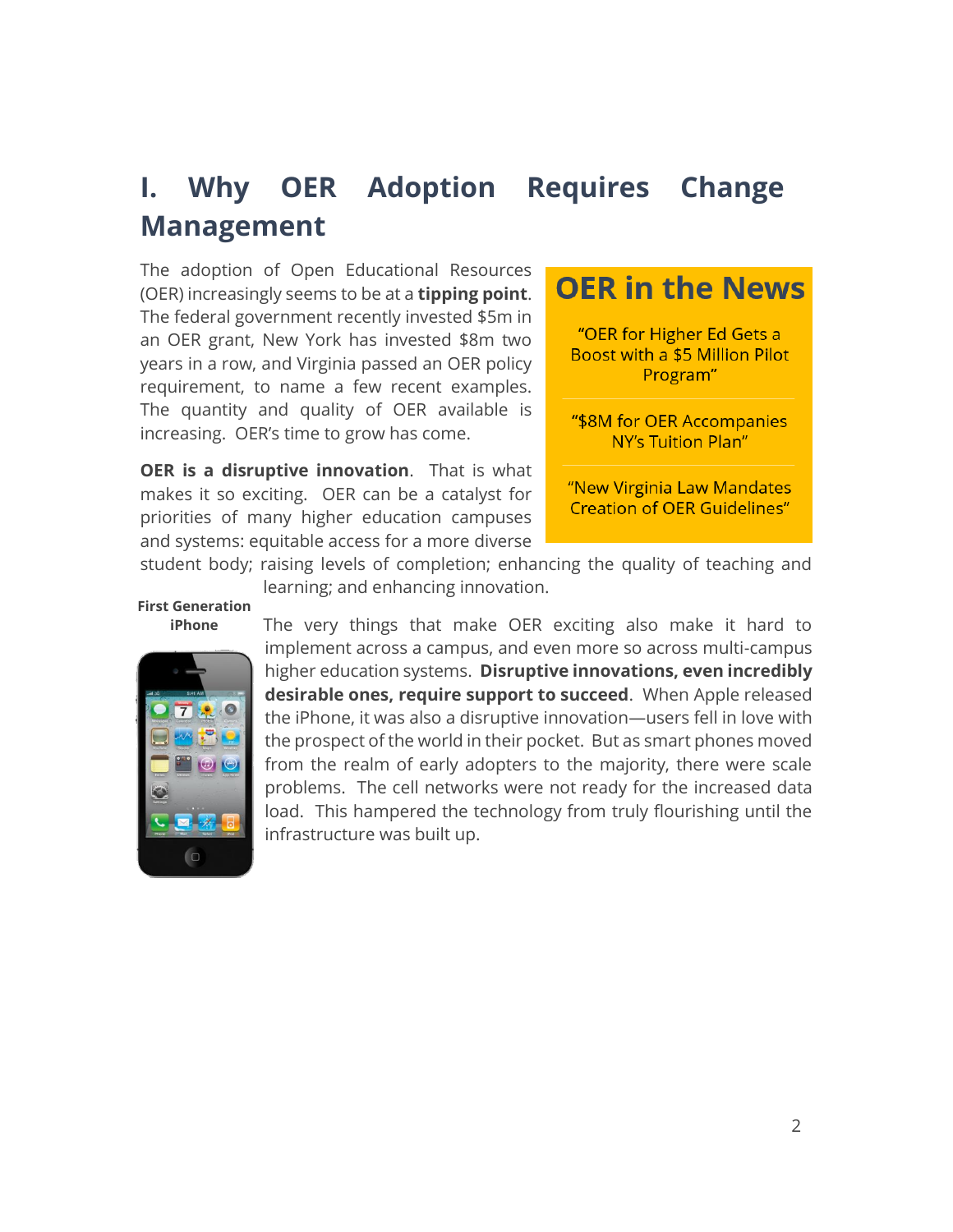In the realm of OER adoption, the "infrastructure" needed is **campuslevel supports for OER growth**. OER early adopters show tremendous grit and perseverance to adopt OER without much support. However, we cannot expect the innovation of OER to spread to the majority without building further structural support. At the right is a list titled "Some of the campus level supports needed for OER adoption." **The list is substantial, and requires investing resources** such as time, money, and leadership attention. For these

#### **SOME OF THE CAMPUS LEVEL SUPPORTS NEEDED FOR OER ADOPTION**

- Train faculty in OER
- Increase instructional design support
- Train librarians to source OER
- Integrate third party platforms with LMSs
- Procure and manage vendors
- Align senior leadership
- Market OER
- IT changes for registration and data collection

supports to be effective, they also need to be **integrated**. The organizational culture of most higher education institutions is largely decentralized. Successful OER adoption, however, requires **coordinating efforts across departments as diverse as faculty development, IT, library, budget, policy, and procurement.** Preparing a campus or higher education system for OER adoption is a complex task. How can higher education institutions do it?

**At its root, the OER adoption problem is a change management problem**. *Change management* is systematic approach from the field of management consulting that was developed to guide large, complex organizations through substantial, often transformative changes. The 5Ps framework in this paper is our adaptation of change management approaches to the challenge of OER adoption in higher education. The 5Ps are:

- **Prepare** by building a fact base
- **Plan** for change
- **Prioritize** early wins to build momentum
- **Persuade** stakeholders
- **Produce** results with strong teams

The next section explains the 5Ps with examples for campus leaders. The section after that explains the 5Ps with examples for higher education system leaders. The disguised client examples in this document are based on Deep Consulting's experience supporting more than 40 campuses with OER adoption.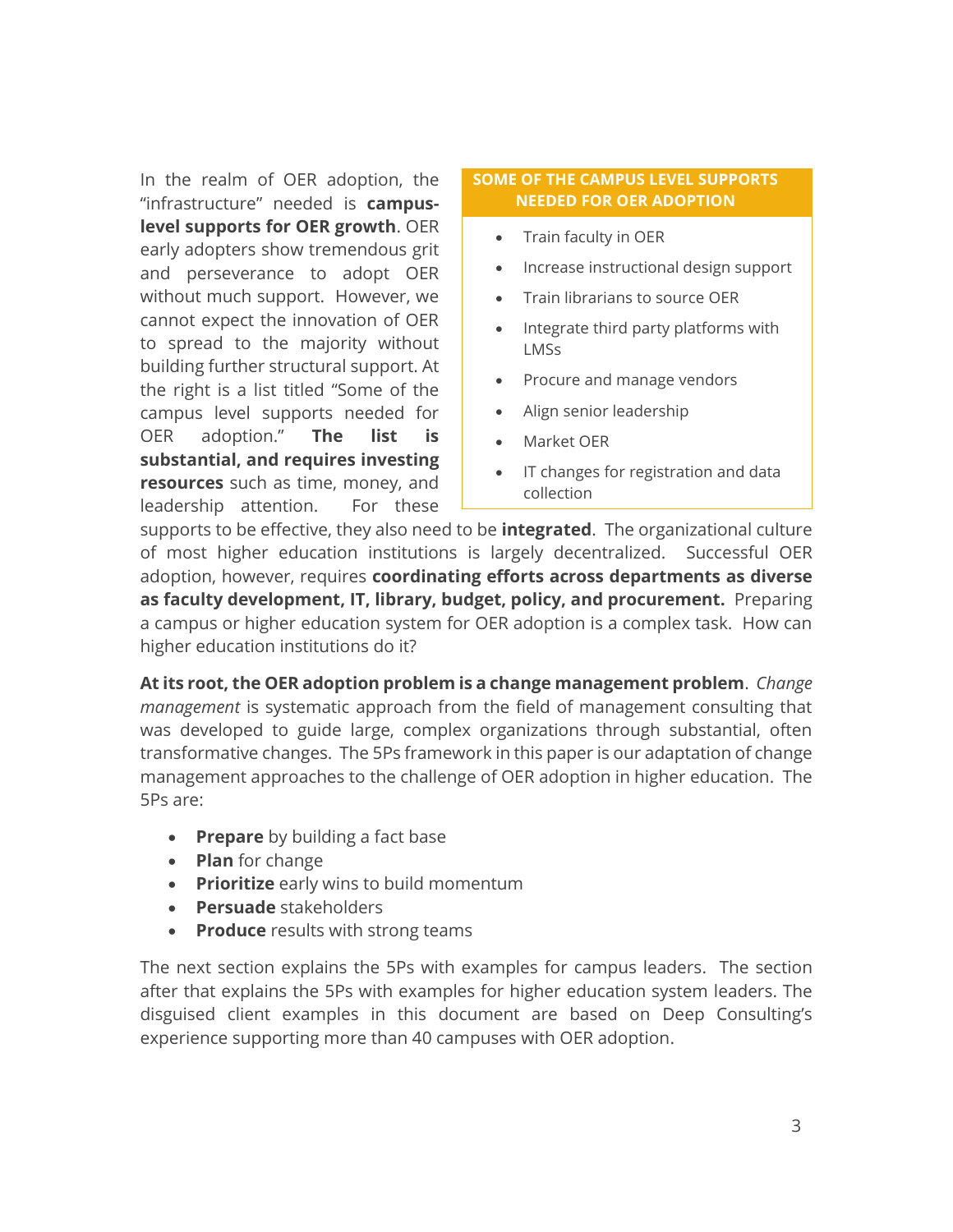### **II. The 5Ps For Campuses**

### **PREPARE**  by building a fact base

**Challenge**: Preparing for an OER change management initiative requires a fact base. It takes time and effort to gather information. What are the

most important questions to answer first?

**Recommended Approach**: Focus information gathering in four areas: faculty members, OER adoption support, information technology, and leadership/policy.

| <b>CAMPUS PREPAREDNESS QUESTIONS</b>                                                                                                                                 |                                                                                                                                                                                                                                |                                                                                                                   |                                                                                                                                     |  |
|----------------------------------------------------------------------------------------------------------------------------------------------------------------------|--------------------------------------------------------------------------------------------------------------------------------------------------------------------------------------------------------------------------------|-------------------------------------------------------------------------------------------------------------------|-------------------------------------------------------------------------------------------------------------------------------------|--|
| <b>Faculty</b><br><b>Members</b>                                                                                                                                     | <b>OER Adoption</b><br><b>Support</b>                                                                                                                                                                                          | <b>Information</b><br><b>Technology</b>                                                                           | Leadership and<br><b>Policy</b>                                                                                                     |  |
| How many<br>faculty are<br>aware of OER?<br>How many<br>faculty have                                                                                                 | Does the<br>$\bullet$<br>faculty<br>development<br>center support<br>OER?                                                                                                                                                      | Is there tech<br>$\bullet$<br>support for<br>integrating OER<br>into the<br>campus LMS?                           | Are senior<br>$\bullet$<br>leaders aware<br>of and<br>supportive of<br>OER adoption?                                                |  |
| been trained to<br>work with OER?<br>How effective<br>are incentives<br>for adopting<br>OER (e.g.,<br>release time,<br>funding, tenure<br>and promotion<br>support)? | How many<br>$\bullet$<br>librarians are<br>trained to find<br><b>OER</b> materials<br>and answer<br>licensing<br>questions?<br>How many<br>$\bullet$<br>instructional<br>designers are<br>ready to<br>support OER<br>adoption? | Can campus<br>$\bullet$<br>systems report<br>OFR<br>registration<br>and student<br>performance in<br>OER courses? | Are there<br>policies (e.g.,<br>textbook<br>adoption,<br>intellectual<br>property) that<br>need to be<br>changed to<br>support OER? |  |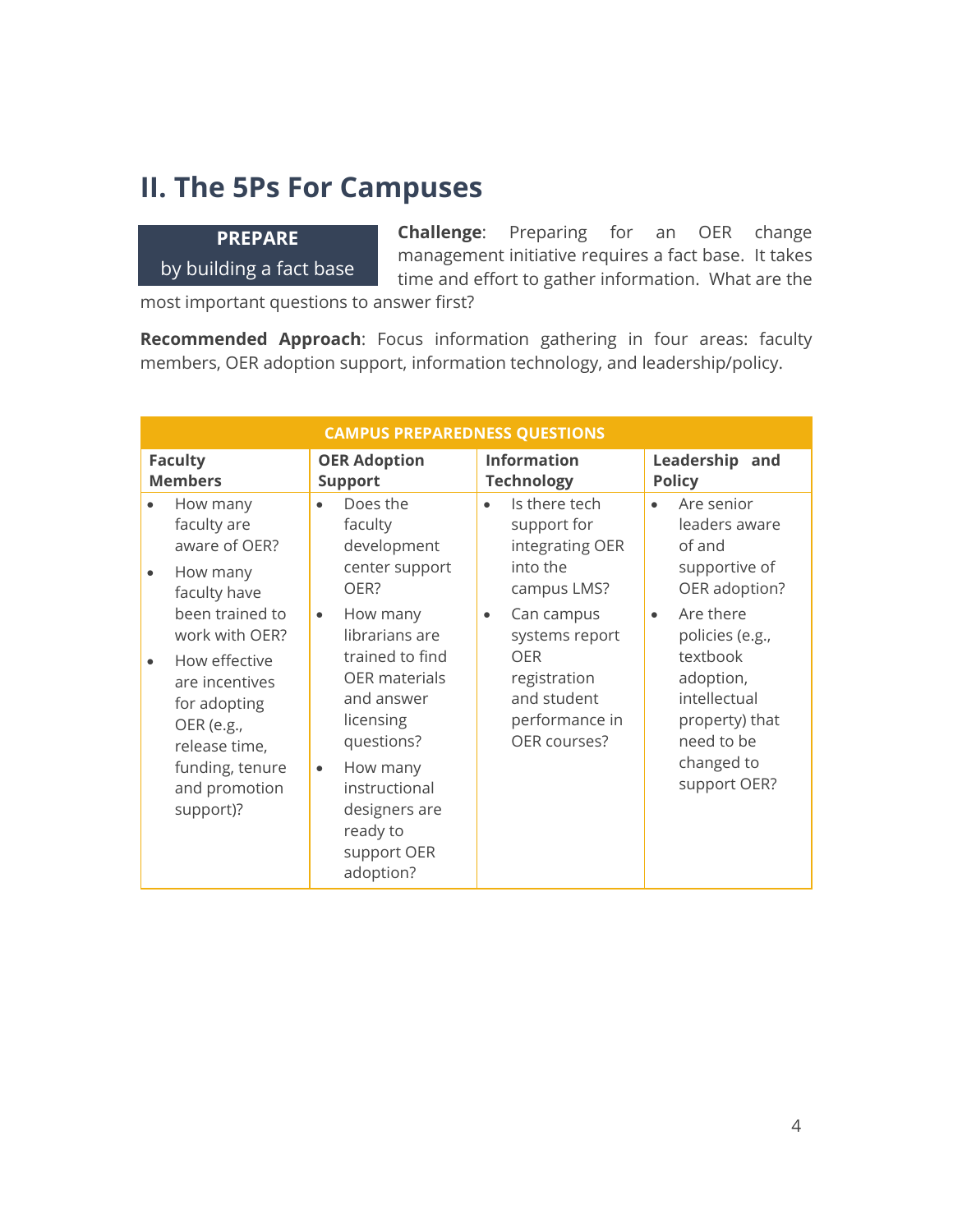

**Challenges**: What is a reasonable goal for OER adoption? What projects are needed to make the goal a reality? How should a campus prioritize

among the many possible options?

**Recommended Approach**: The *Plan* step has five parts: (1) set goals (2) identify the most urgent problems (3) brainstorm project ideas (4) analyze the potential projects, and (5) make choices and invest. The end product of the *Plan* step is a robust change management plan.

**(1) Set Goals.** Change management benefits from setting concrete goals. Concrete goals help measure whether the strategy is working. They also help make the case for resources (both internally and with external funders).

There are **many ways to arrive at an OER adoption goal**. Some institutions set student savings goals. Some have focused on specific topical areas. Some have focused on zero-textbook-cost degree programs. Whatever the focus, campuses benefit if they can translate those broader goals into **two important numbers:** Approximately how many course sections will be using OER, and approximately how many faculty need to be brought on board with the OER effort? These numbers are important because they will help a campus estimate how much investment is needed.

To illustrate this approach, we have created **a simple online tool** that translates one possible type of OER goal, a textbook savings goal, into a number of sections and faculty using OER. It can be accessed at [www.deep-consulting.net/oer-resource](http://www.deep-consulting.net/oer-resource-estimator)[estimator.](http://www.deep-consulting.net/oer-resource-estimator) Enter a few general characteristics of a campus, like averages for net savings per student from OER, course section size, and teaching load. The tool projects an estimate of sections and faculty that need to adopt OER. Use the tool to create "what-if" scenarios (e.g., the impact of doubling the savings goal).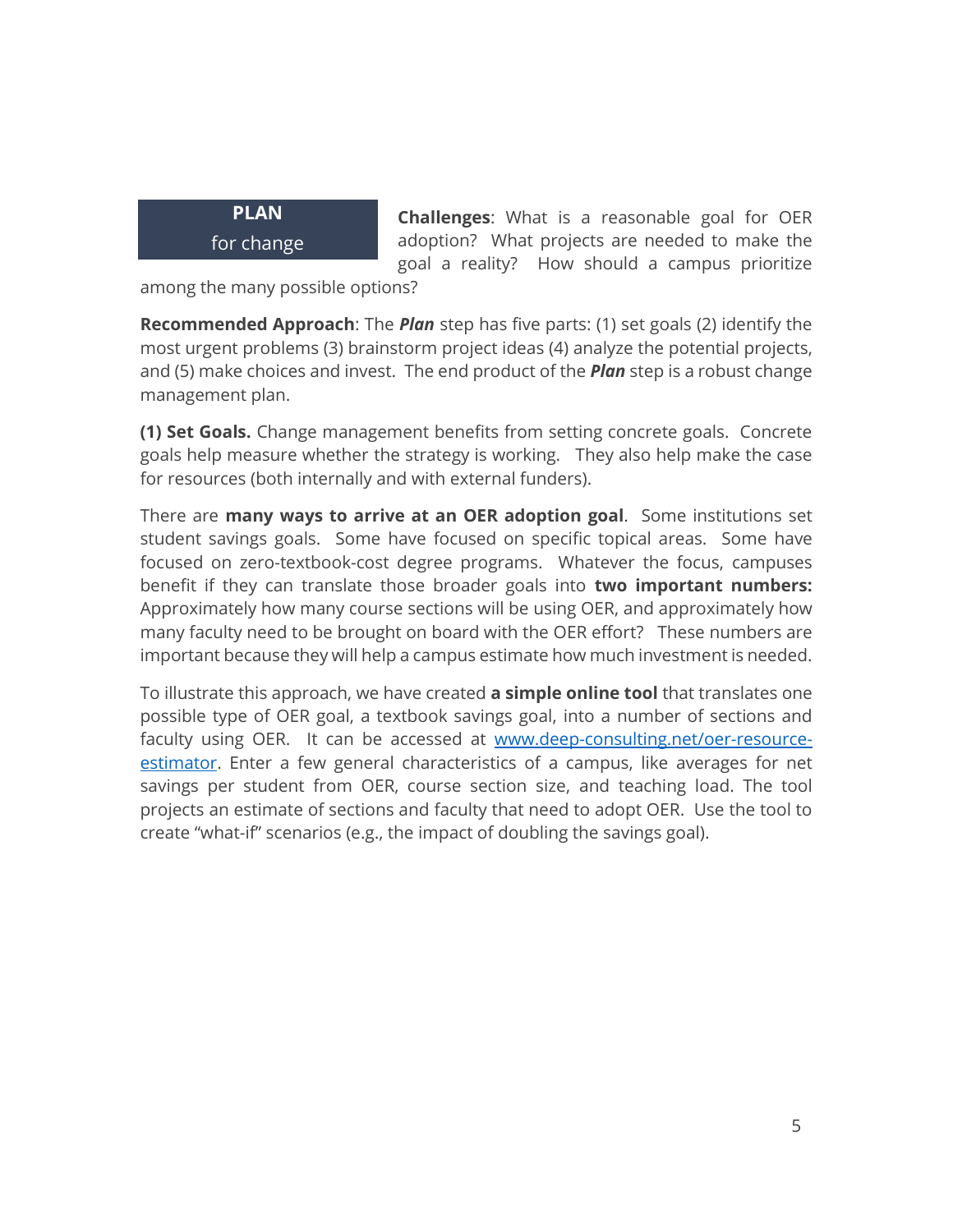

#### EXHIBIT 1: OER RESOURCE ESTIMATOR

We appreciate that not every higher education institution is thinking about OER from a textbook savings perspective, so this tool is not universally applicable. Whatever lens a campus uses to set OER adoption goals, being able to estimate the number of sections and faculty using OER is important. Many decisions in the change management process will be impacted by those two numbers.

**(2) Identify the Most Urgent Problems.** Look at the answers to the "Campus Preparedness Questions" in the *Prepare* step above. Score the answer to each question from 1 to 5 (1 = very poor, 2 = poor, 3 = neutral, 4 = strong, 5 = very strong). Looking at the experiences of other similar campuses is helpful to understand what "strong" is for each of the question. Here is a disguised client example: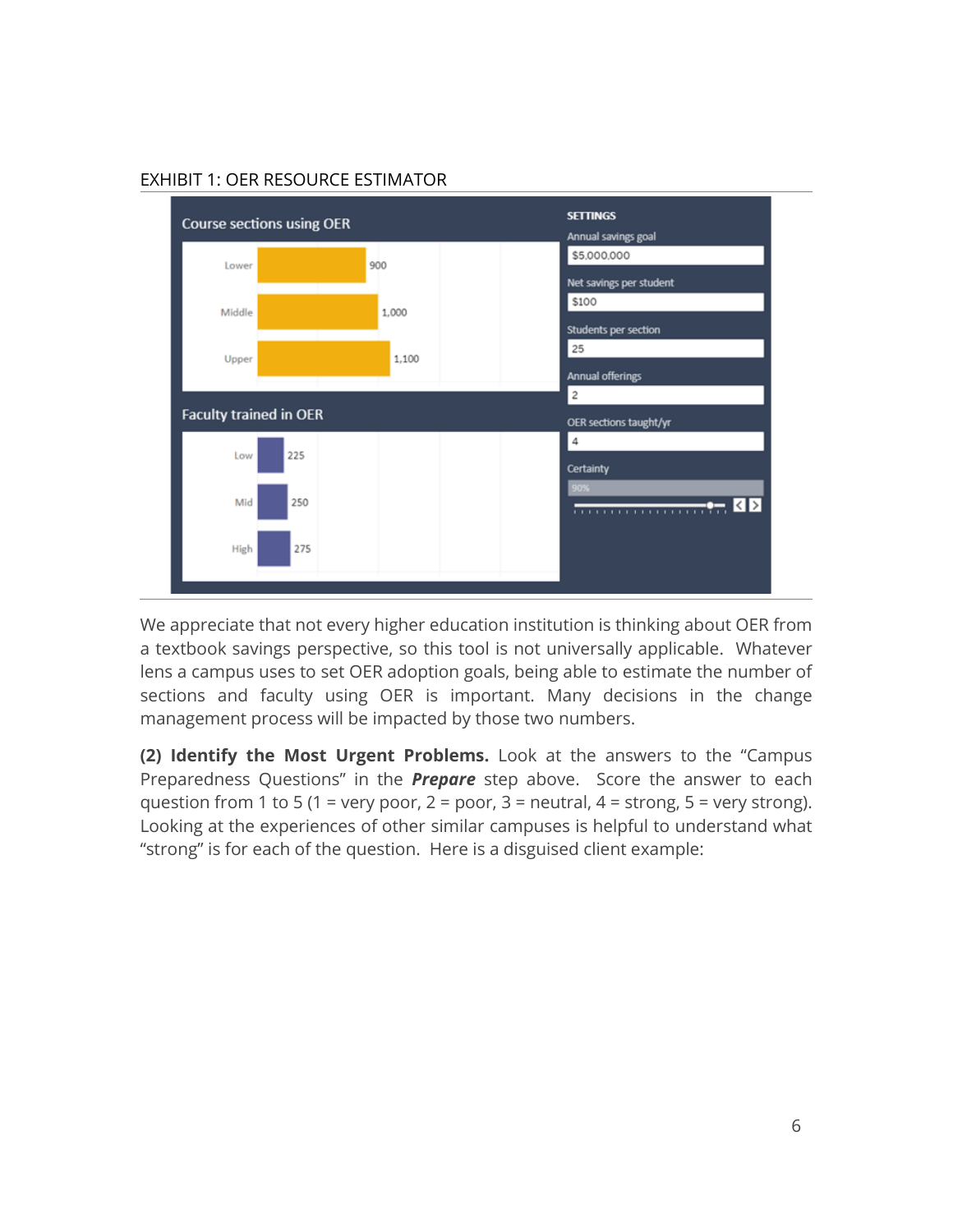



**(3) Brainstorm Potential Projects.** Thinks of ways to address the most serious barriers to OER adoption. In the case of this example campus, the two highest priority problems are faculty training and the two IT systems issues, so this campus will need to launch projects to address those. When brainstorming projects, it is very helpful **to be specific.** For example, in the case of faculty training, how many faculty are going to be trained? By when? Being specific will make for a much more actionable change management plan.

**(4) Analyze the Potential Projects.** We recommend scoring the possible projects in two different ways:

- **Impact** How much of a difference will the project make to reach the OER adoption goal?
- **Feasibility** How likely is it that the campus will successfully implement the project idea? Consider factors like budget, political support, project complexity, and experience.

Most teams find that a workshop with participants present from multiple functions across the campus is a useful way to quickly rank the projects. After ranking projects, visually represent them on a matrix, like in this disguised client example: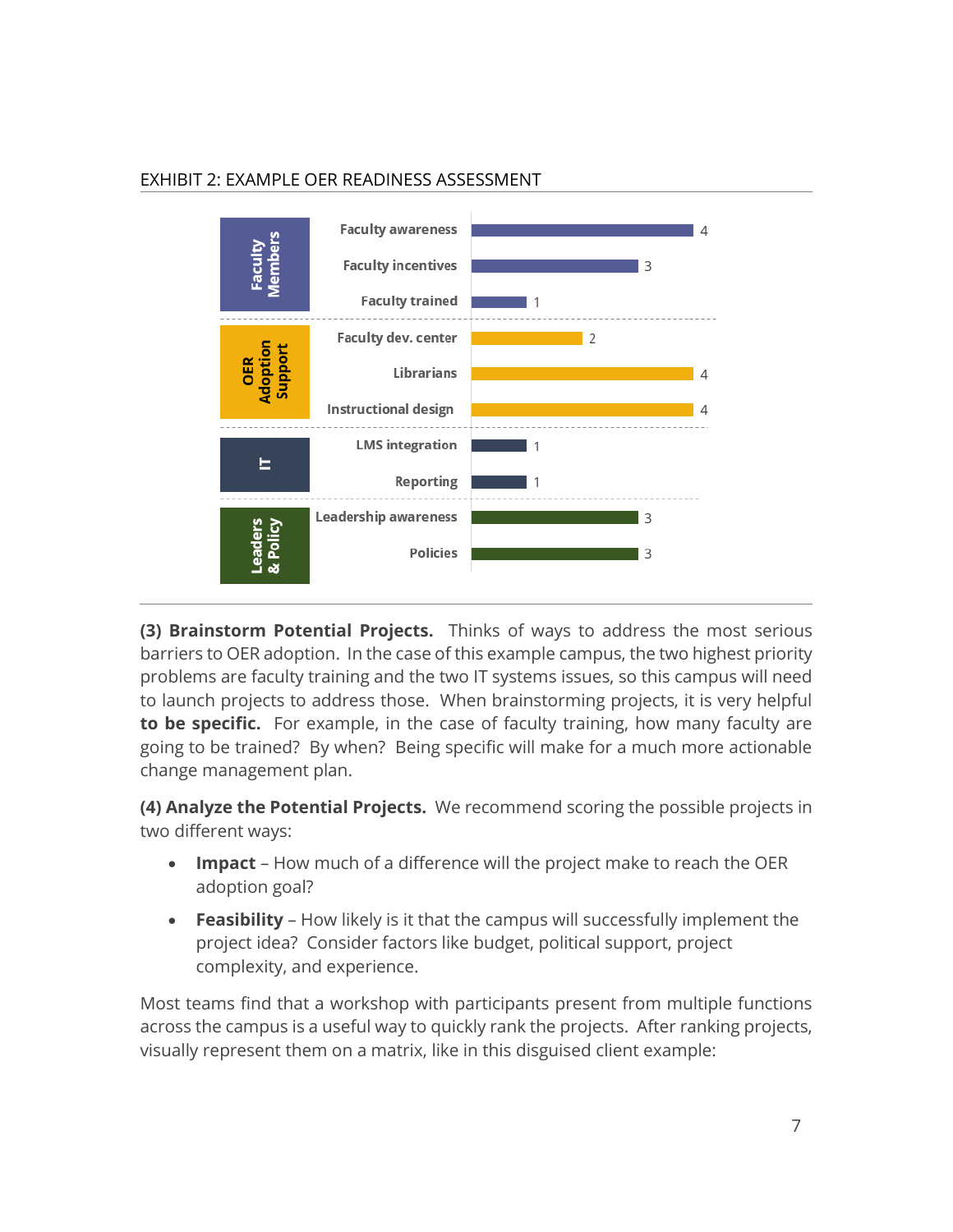#### EXHIBIT 3: EXAMPLE PROJECT RANKINGS



#### **(5) Make Choices and Invest.** We recommend:

- In year 1, spend 80% of effort on high-impact, high feasibility efforts
- If a campus is very far behind in an OER support area (e.g., a 1 out of 5) spend additional effort on it
- As much as possible, learn from others who have done similar projects

Write up the choices, with deadlines and assigned responsibilities, into a comprehensive change management plan.

| <b>PRIORITIZE</b>   |  |  |  |
|---------------------|--|--|--|
| early wins to build |  |  |  |
| momentum            |  |  |  |

**Challenge**: Sometimes OER, like other innovations, is initially viewed with skepticism. How can campuses build momentum for OER adoption?

**Recommended Approach**: It is hard to change the

culture of a campus all at once. Finding early success is incredibly helpful to build momentum. One approach we recommend is to **start by identifying large introductory or general education courses**. This is a disguised client example: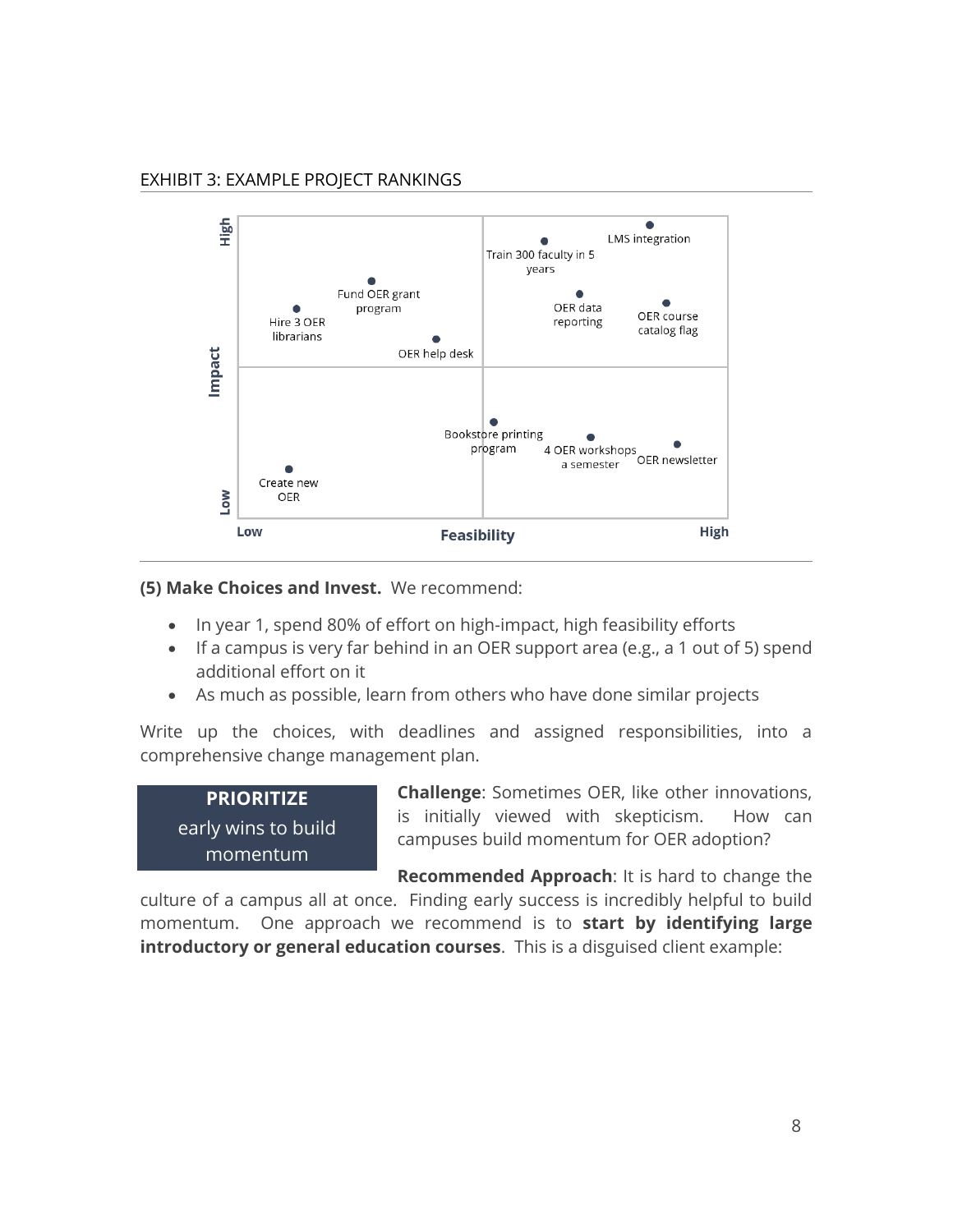

#### EXHIBIT 4: EXAMPLE GENERAL EDUCATION ENROLLMENTS BY TOPIC AREA

In this example, there are seven topic areas with at least 5,000 general education seats a semester at this campus, representing large opportunities for OER.

The next step is to see **which of the largest courses in those topic areas have relevant, quality OER**. For example, there are a good number of quality mathematics materials available, which are highly relevant to the example campus above. Look at sources like OpenStax, OER Commons, and MERLOT to see where there is good OER. Talk to faculty members teaching those courses, and help them find and evaluate the materials. Those conversations are also an excellent opportunity to gauge interest on the part of faculty members to serve as OER champions (the OER champion role is explained in the *Perform* section below).

We also recommend growing OER at a pace where quality can be maintained. The reputation of early courses will influence administrators, faculty members, and students down the line. Rushing to adopt OER when faculty are not ready carries risks. The long-term success of OER adoption requires balancing speed with quality.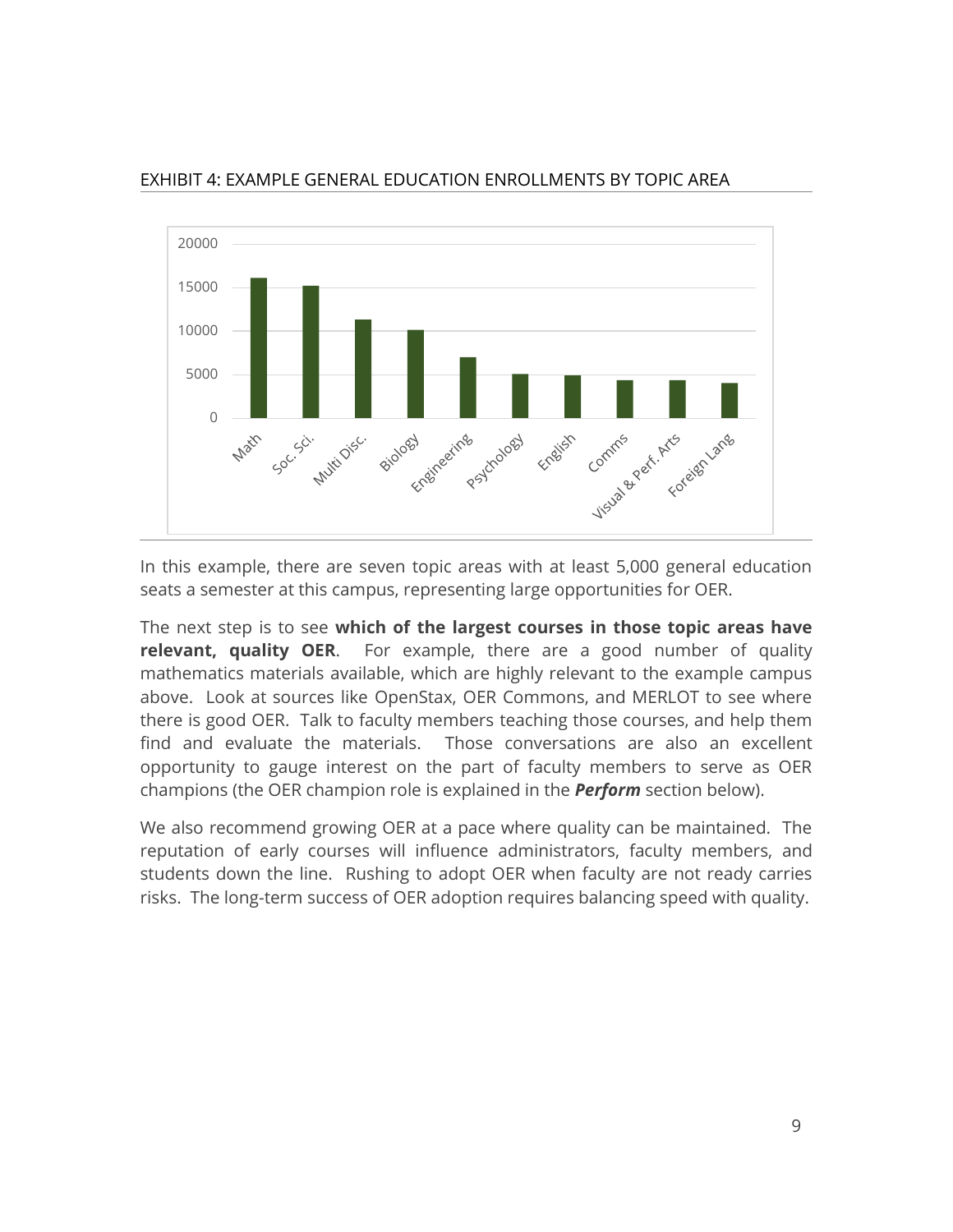### **PERSUADE**  stakeholders

**Challenge**: Senior stakeholders or other influencers may be unfamiliar with OER and its benefits. How can they become OER allies?

**Recommended Approach**: Working with stakeholders is so important for the survival and success of an OER adoption initiative that it has its own "P" in the framework. OER adoption challenges some long-held assumptions and habits in academic communities, some of which can be hard to change. Furthermore, it is sometimes a challenge to grasp the potential of OER right away, especially among the dizzying array of initiatives, expectations, and priorities which occupy senior leaders. OER adoption requires spending time and energy to persuade stakeholders.

During a busy change management effort, with potentially a half-dozen or more different projects running in parallel, it is all too easy to lose sight of stakeholder management unintentionally. One of the best ways to reduce the risk of neglecting this step is to have a **written stakeholder management plan**. We recommend returning to it **at least once a month** to see if it is on track.

To build such a plan, create a prioritized list of stakeholders that can affect the success of the OER adoption effort. For each stakeholder, answer these questions in writing:

- What is their current posture towards OER?
- Where do they need to be regarding OER in 6 months?
- How and when will the OER team reach out to them?
- Who is the best messenger?

There are **a few pieces of communications material** it helps have on hand early on in a change management effort. With minimal editing, they can be repurposed for different stakeholder meetings. Some types of materials we recommend creating are:

- A short (1-3) page **document** that summarizes the connection between OER and campus priorities
- A short (3-8) **slide deck** that explains the OER change management plan and its expected benefits
- An **infographic** (which can be used for meetings as well as for email marketing) that shows OER accomplishments and/or general positive OER facts
- **Testimonial videos** from students and faculty members who have used OER.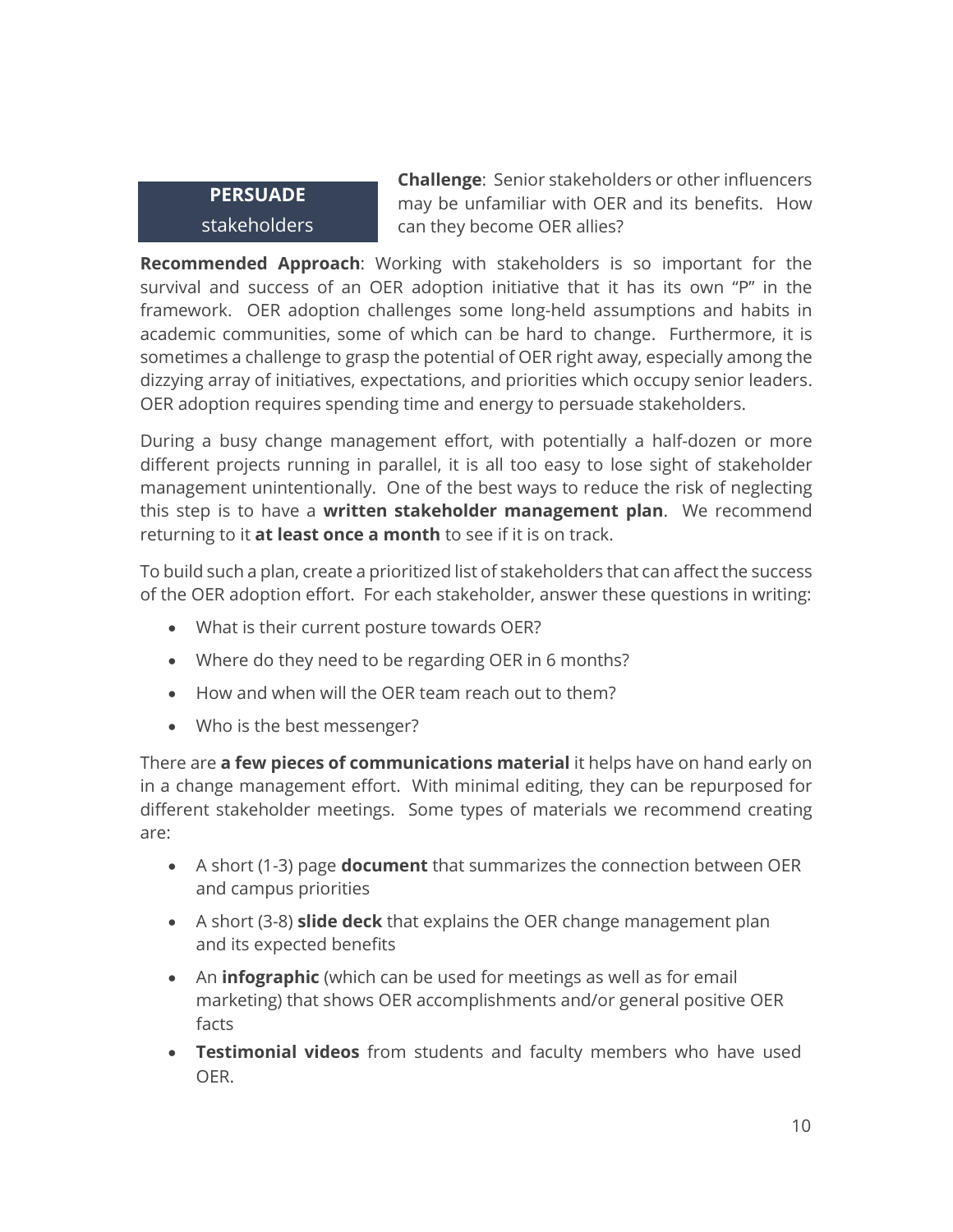#### **PRODUCE**

#### results with a strong team

**Challenge**: The first 4 P's are a lot of work! How is all this work going to get done?

**Recommended Approach**: Build an effective OER change management team. The most critical thing about the members of this team is that they have **the disposition and skills to be change agents**. Though it may seem counter-intuitive, in our experience strong change management traits are *much* more important than passion for OER, experience using OER, or seniority.

The **three roles** the team needs are a senior sponsor, a lead OER champion, and other OER champions. Here is a summary of the skills needed for each role and some typical members:

| <b>OER TEAM ROLE</b>      | <b>NEEDED SKILLS</b>                                                                                      | <b>POSSIBLY FILLED BY</b>                                                                                                              |  |
|---------------------------|-----------------------------------------------------------------------------------------------------------|----------------------------------------------------------------------------------------------------------------------------------------|--|
| <b>Senior OER Sponsor</b> | Building political support                                                                                | President's office                                                                                                                     |  |
|                           | Finding budget                                                                                            | Provost's office                                                                                                                       |  |
|                           | Influencing stakeholders                                                                                  |                                                                                                                                        |  |
| <b>Lead OER Champion</b>  | Managing the initiative<br>Managing the team<br>Solving coordination problems<br>Influencing stakeholders | Anyone with the right skills<br>and the time to lean in,<br>though generally it works<br>best to have a faculty<br>member in this role |  |
| <b>OER Champions</b>      | Managing projects<br>Marketing OER<br>Mentoring peers<br>Solving technical issues                         | Faculty members<br>Library<br>eLearning<br>Faculty development                                                                         |  |

Sometimes in change management efforts, it is hard to assemble a team with *all* the necessary skills. If a team has capability gaps, it is **critical to provide coaching support** to the team.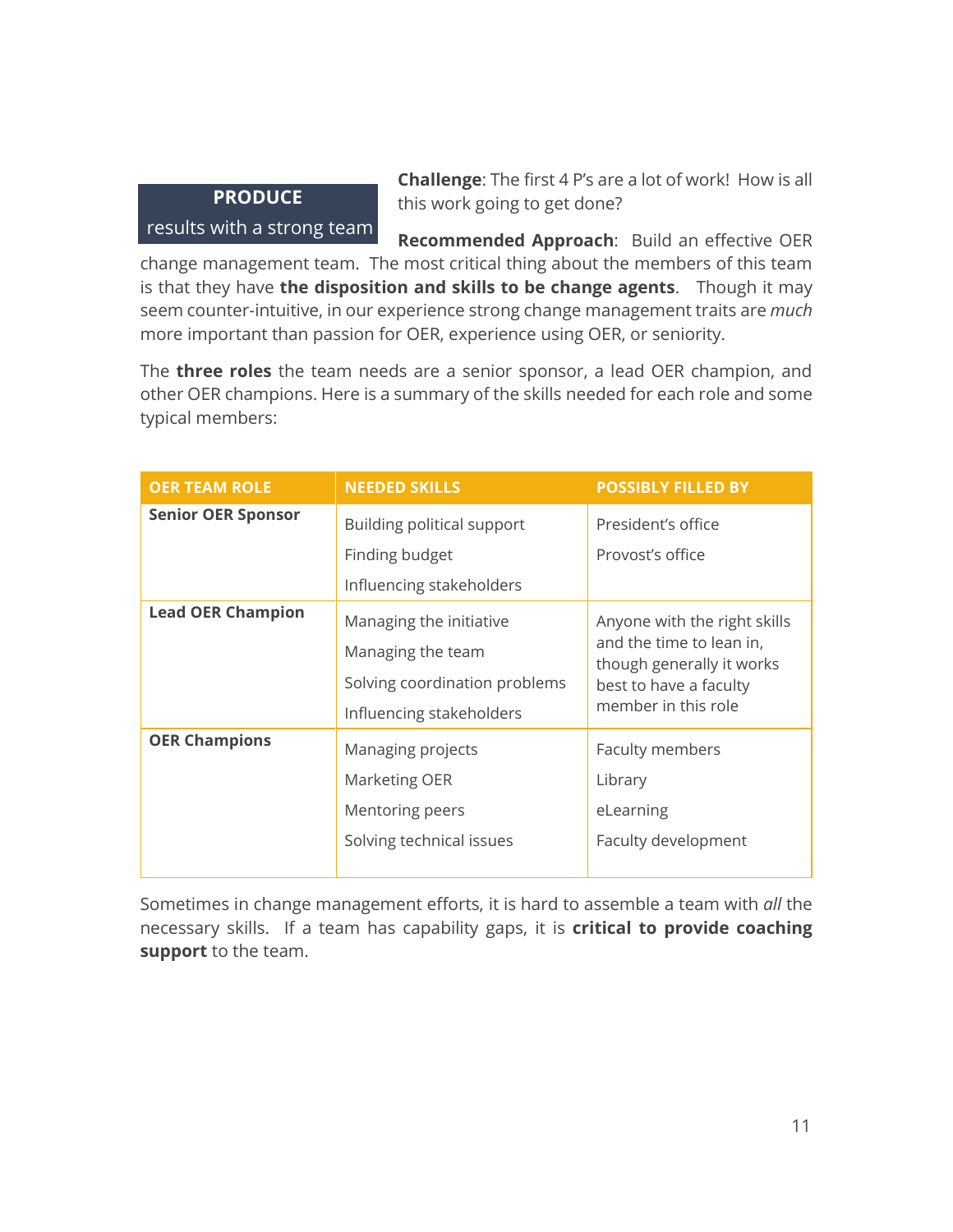# **III. The 5Ps For Higher Education Systems**

Multi-campus OER adoption is a large challenge. Everything described in the sections above needs to happen at many campuses in parallel. And campuses may not necessarily appreciate anything that seems "imposed" by the system office (imagine that!) Driving OER adoption across a multi-campus system depends upon the quality and dedication of campus teams. Fortunately, in each of the 5Ps, there are practical things system leaders can do to help each campus deliver its share of a collective goal.

### **PREPARE**  by building a fact base

**Challenge**: How can the system office assess the readiness of the entire system for OER?

**Recommended Approach**: In the campus *Prepare*

section above, we laid out important questions to ask for each campus. The system should survey or interview campuses to get those answers and aggregate them.

### **PLAN** for change

**Challenge**: What should system growth targets be? What OER functions be kept at the system level, and what should campuses be responsible for?

**Recommended Approach**: Goal setting for a system is similar to the approach described in the campus *Plan* step above. The most important thing is to be specific enough to be able to estimate numbers of sections and numbers faculty using OER. If a system is using the textbook savings lens as a focusing mechanism, it can use our online tool (access it at [www.deep-consulting.net/oer-resource-estimator\)](http://www.deep-consulting.net/oer-resource-estimator). The resulting sections and trained faculty member numbers need to be proportionally divided among campuses. Campus enrollment sizes are a reasonable way to divide the goals up.

The system office will also have to decide how many of the supports it will build for campuses, if any. One way to filter the many options (and requests from campuses) is to **evaluate which services the system office is best positioned to provide.** One consideration is budget—can the system office afford to provide, say, training support? Another consideration is capabilities—can the system provide the service from a technical standpoint? A third is economies of scale for procurement—does the system have more purchasing power and expertise in working with vendors? A fourth is shared service infrastructure—does the system office have a mechanism to recoup expenses from campuses?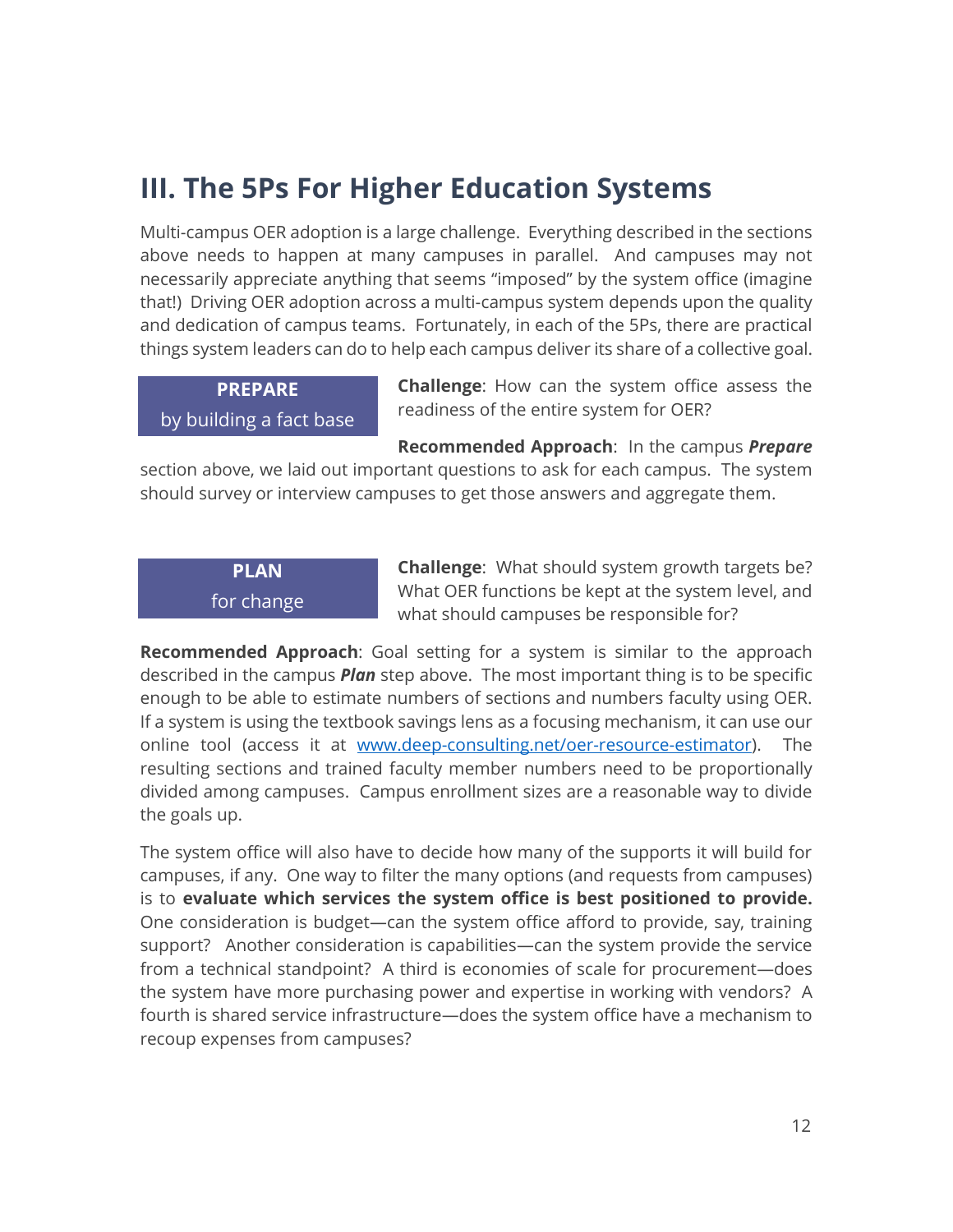After thinking through the different service needs, it is helpful to arrange them visually in a line, from those the system is least well positioned to provide, to those that it is best positioned to provide. Place the services along the line relative to each other, as in this example:



#### EXHIBIT 5: EXAMPLE RANKING OF POTENTIAL SHARED SERVICES

**PRIORITIZE**  early wins to build momentum

**Challenge**: Different campuses view OER differently. How can they be motivated to participate in a system-wide adoption effort?

**Recommended Approach**: Within large multicampus systems, the peer group dynamic can be negative or positive. This as an example of a negative dynamic: In the system, some community colleges are far ahead of four-year campuses in terms of OER, and four-year campuses start to paint OER as "a community college thing" that is not for them. A positive peer group dynamic, by contrast, would look like this: if there were a four-year campus in the system that became good at OER early on, it would provide a role-model to campuses that look at it as a peer.

Peer groupings may be formal or informal. An example of **a formal peer grouping** is the State University of New York (SUNY) system. In SUNY, there is a formal designation of four types of campuses: University Centers and Doctoral Degree Granting Institutions, University Colleges, Technology Colleges, and Community Colleges. It is formalized on the website for their system using four colors: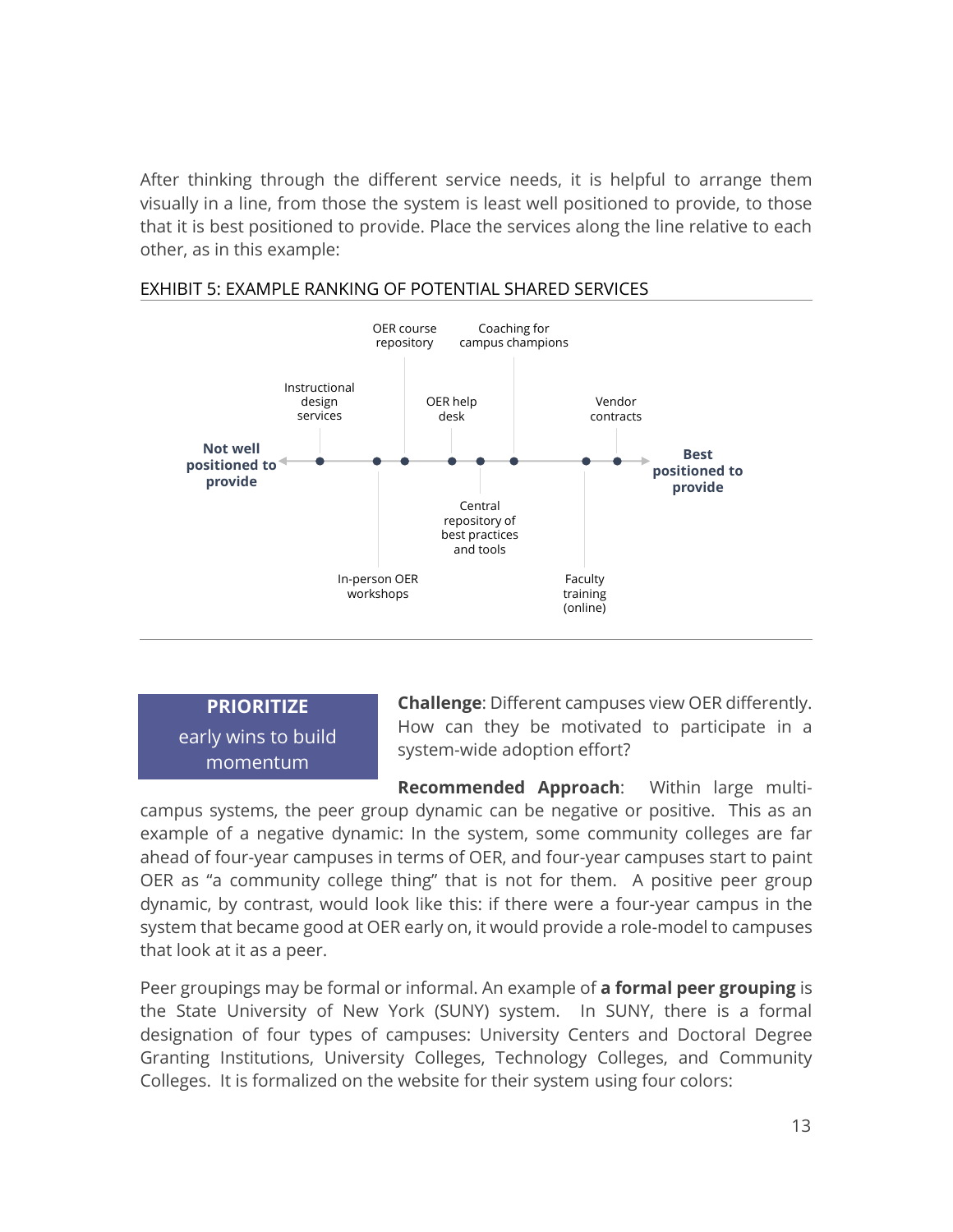#### EXHIBIT 6: SUNY PEER GROUPINGS



In the case of SUNY, it is helpful for OER adoption to be able to have at least one highly successful campus in each of those four peer groups. If a system does not have formal peer groupings, consider if there are any **informal peer groupings**. For example, consider groupings like:

- 2 year vs. 4 year
- College vs. university
- Technical vs. liberal arts
- Low vs. high Pell Enrollment
- Rural vs. urban
- Large vs. small

As with formal groupings, an OER change management plan can be built to ensure that there is at least one example in each informal peer group that has substantial early OER success.